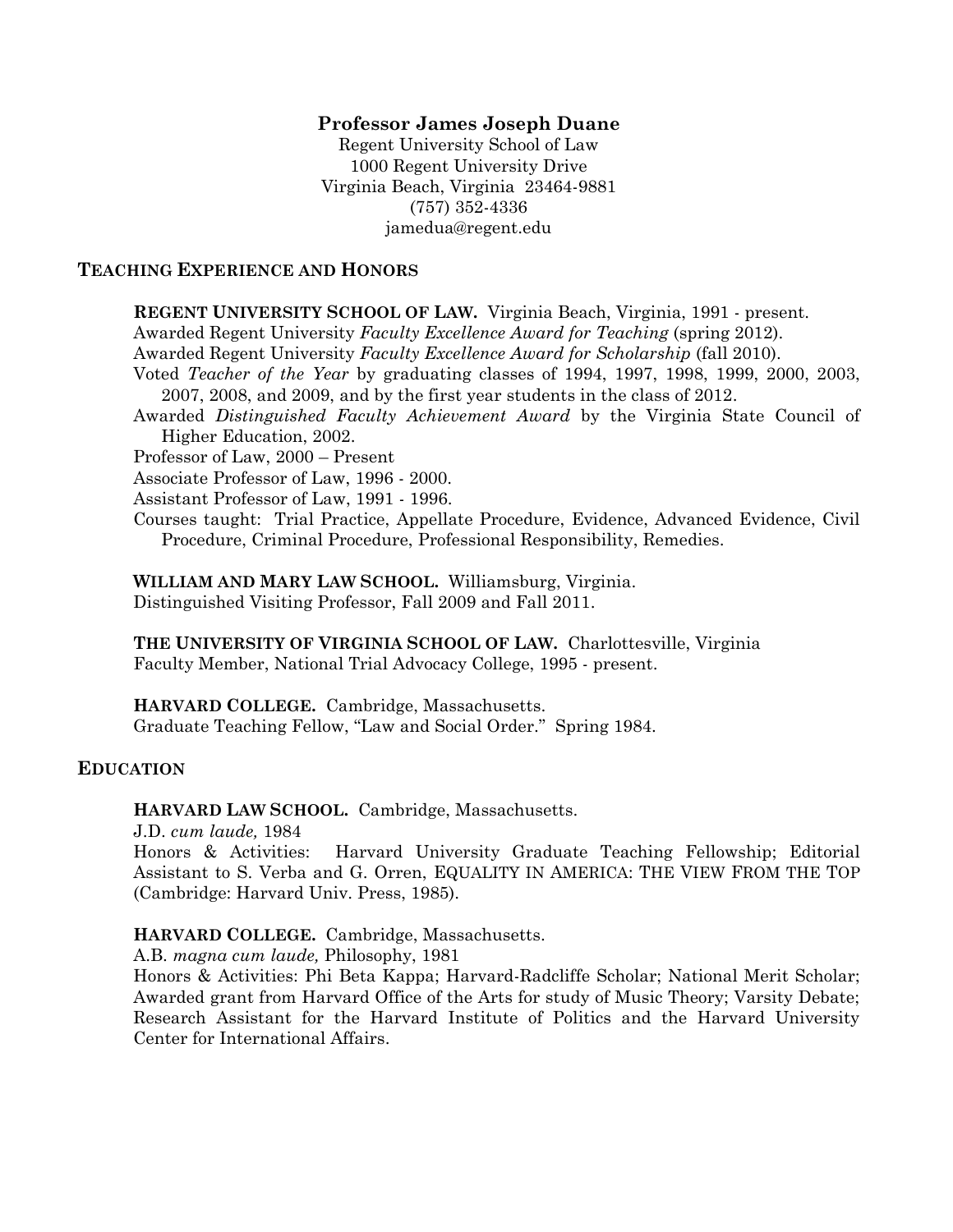### **PRACTICE EXPERIENCE**

**CONNORS & VILARDO.** Attorneys at Law, Buffalo, New York.

Associate, August 1987 - August 1991.

Briefed and argued five appeals in the United States Court of Appeals for the Second Circuit, and four appeals in the New York State Appellate Division; briefed and argued dispositive motions in more than a dozen cases, both civil and criminal, in the United States District Court; was lead counsel in the representation of civil litigants and criminal defendants in approximately twenty cases in the United States District Courts; tried civil and criminal cases in New York state court.

Master, James Kent American Inns of Court, Norfolk Virginia. 1997 - present.

Admitted to practice:

 United States Supreme Court. United States Courts of Appeals for the Second and Fourth Circuits. United States District Courts for the Western District of New York, the Eastern District of Virginia, and the Western District of Virginia. Admitted to practice in New York (since 1985) and Virginia (since 2009).

# **JUDICIAL CLERKSHIPS**

### **UNITED STATES COURT OF APPEALS FOR THE SECOND CIRCUIT.**

The Honorable Ellsworth A. Van Graafeiland, Circuit Judge Law Clerk, August 1986 - August 1987

# **UNITED STATES DISTRICT COURT, WESTERN DISTRICT OF NEW YORK.**

The Honorable Michael A. Telesca, Chief Judge Law Clerk, August 1984 - August 1986

# **SCHOLARLY PUBLICATIONS: BOOKS AND CHAPTERS OF BOOKS**

*Weissenberger's Federal Evidence*, with Dean Glen Weissenberger (7th ed. 2011).

*Procedures for Taking and Presenting Evidence*, Vol. 4 of *The New Wigmore* (in progress; Aspen Publishing).

*Black's Law Dictionary* (panel of academic contributors; 8th ed. 2004).

*Local Rules in Ambush*, in AMERICAN BAR ASSOCIATION, SECTION OF LITIGATION, THE LITIGATION MANUAL (3rd ed. 1999).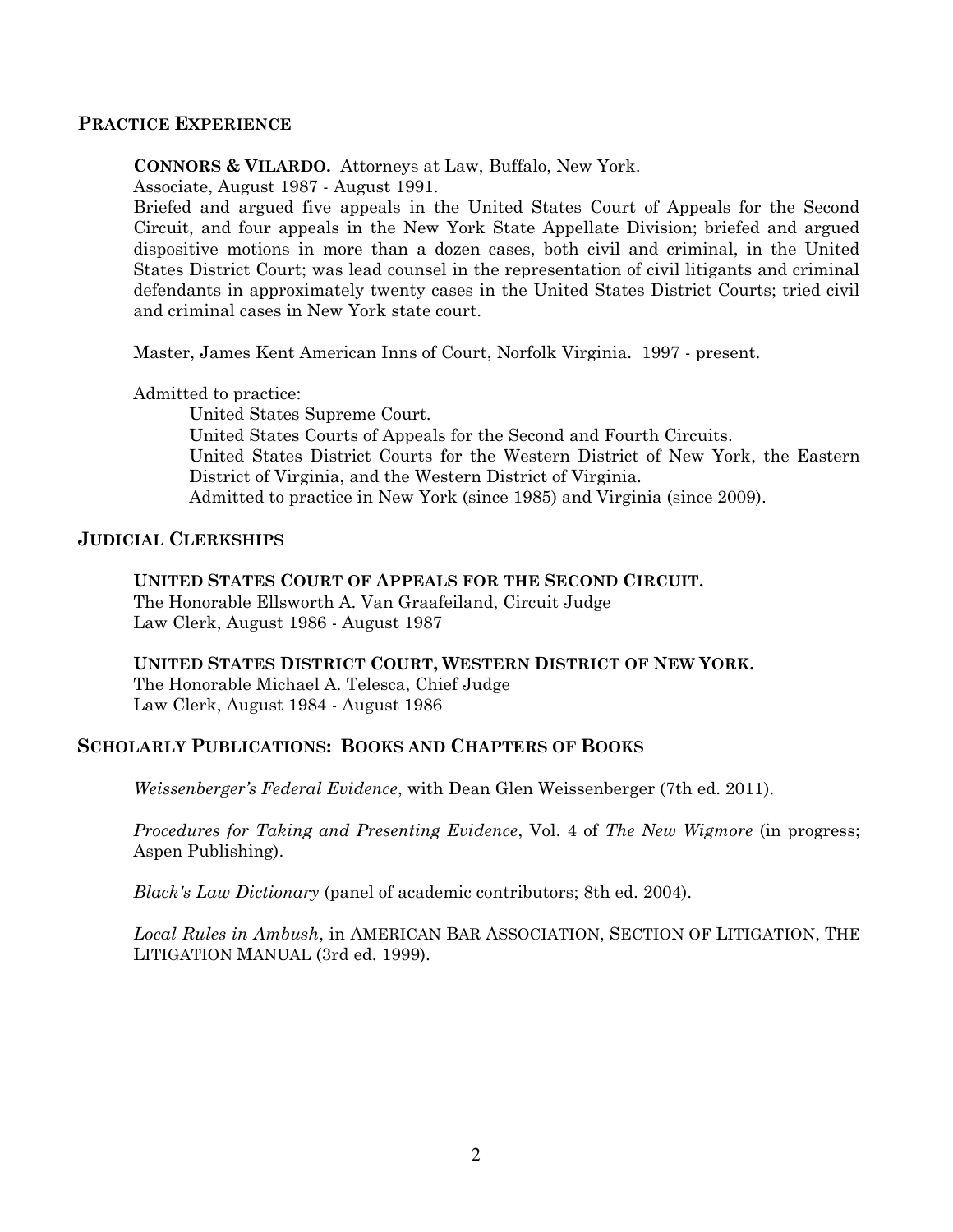# **SCHOLARLY PUBLICATIONS: ARTICLES**

*Heading in the Right Direction,* 15 GREEN BAG 2d 235 (Spring 2012).

*The Strange Glitch in the Rhode Island Rules of Evidence,* 14 GREEN BAG 2d 143 (Winter 2011).

*The Federal Rule of Civil Procedure that Was Changed by Accident: A Lesson in the Perils of Stylistic Revision*, 62 SOUTH CAROLINA LAW REVIEW 41 (2010).

*The Right to Remain Silent: A New Answer to an Old Question*, 25 CRIMINAL JUSTICE 57 (Summer 2010).

*What Every Virginia Criminal Defense Lawyer Needs to Know About Model Jury Instruction 2.600*, THE CHAMPION 4 (June 2009).

*"She Told Me She Was Scared of Him": The Admissibility of Hearsay Evidence that a Murder Victim Feared the Accused*, THE VIRGINIA BAR ASSOCIATION NEWS JOURNAL 14 (Spring 2009).

*Virginia's Unconstitutional Inference of Larceny from the Unexplained Possession of Stolen Property: The Dissenting Opinion in* Patrick v. Commonwealth, THE VIRGINIA BAR ASSOCIATION NEWS JOURNAL 10 (June/July 2008).

*The Admissibility of Memories and Beliefs: The Hearsay Exception that Even the Best Judges Frequently Misunderstand,* 22 CRIMINAL JUSTICE 16 (Summer 2007).

*Federal Rule of Evidence 408(a)(2): The Only Federal Rule that is Nothing But a Trap for the Unwary,* EVIDENCE SECTION NEWS 3 (Spring/Summer 2007) (newsletter of the evidence section of the AALS).

*The Constitutionality of Irrebuttable Presumptions*, 19 REGENT UNIVERSITY LAW REVIEW 141 (2006).

*The Cryptographic Coroner's Report on* Ohio v. Roberts, 21 CRIMINAL JUSTICE 37 (Fall 2006).

*Arresting Officers and Treating Physicians: When May a Witness Testify to What Others Told Him for the Purpose of Explaining his Conduct?*, 18 REGENT UNIVERSITY LAW REVIEW 229 (2006).

*A Summary of the Recent Changes to the Virginia Privilege for Marital Communications*, THE VIRGINIA BAR ASSOCIATION NEWS JOURNAL 14 (December 2005/January 2006).

*The Latest Amendments to the Federal Rules of Evidence: A Summary and a Few Comments,* EVIDENCE SECTION NEWS 2 (Fall/Winter 2005-06) (newsletter of the evidence section of the AALS).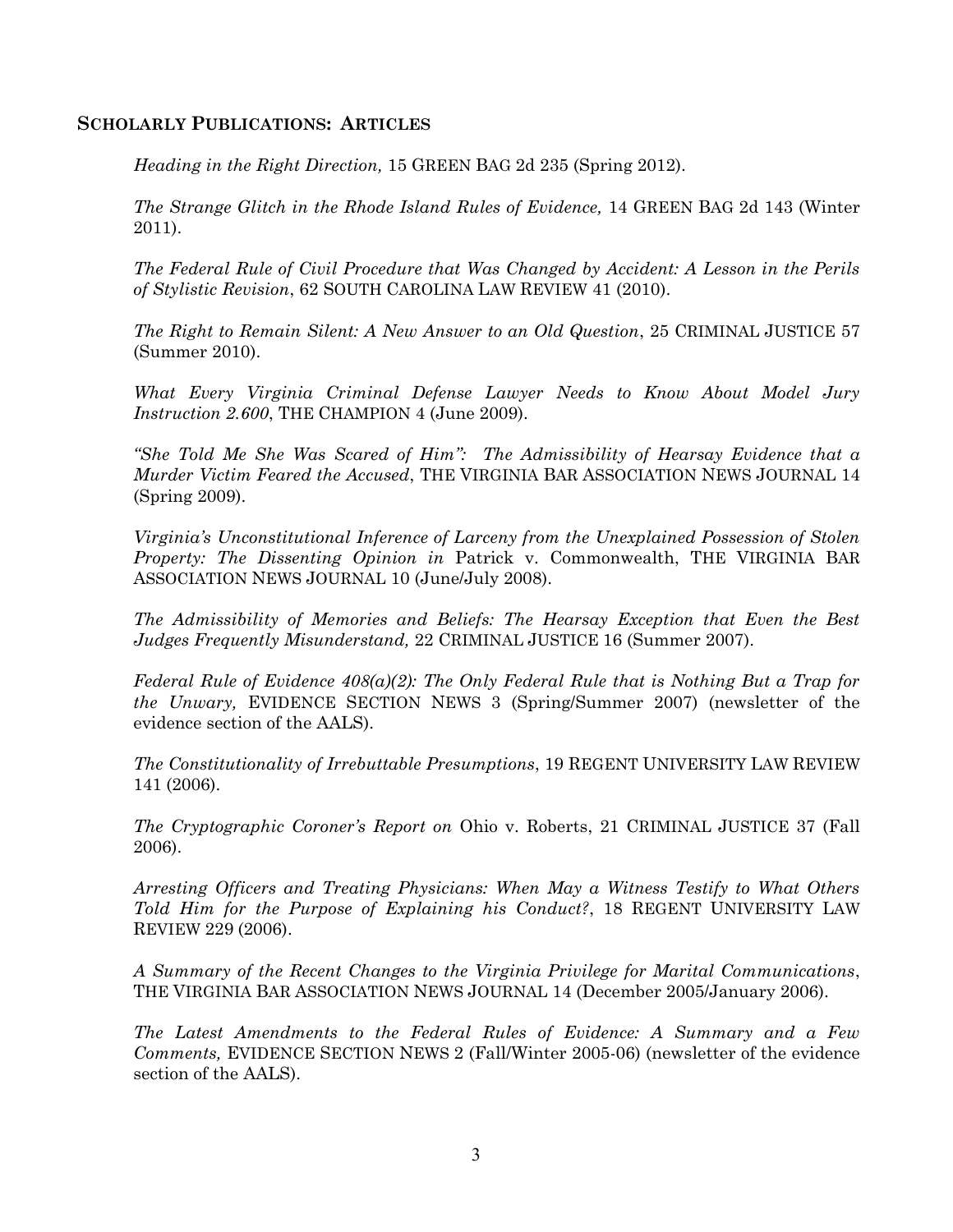*The Virginia Presumption of Fraudulent Intent in Bad Check Cases: The Statute That Dare Not Speak Its Name*, THE VIRGINIA BAR ASSOCIATION NEWS JOURNAL 10 (June/July 2005).

*Who Holds the Doctor-Patient Privilege in Virginia?: The Astounding Answer to an Unlikely Enigma*, LITIGATION NEWS, Vol. 12, page 1 (Fall 2004) (newsletter of the Litigation Section of the Virginia State Bar).

*The Applicability of the Attorney-Client Privilege and the Work Product Doctrine to Investigators and Experts: The Horrendous State of the Law in Virginia*, THE VIRGINIA BAR ASSOCIATION NEWS JOURNAL 9 (August 2004).

*The Virginia Supreme Court Takes a Big Bite Out of the Privilege for Marital Communications*, 29 THE VIRGINIA BAR ASSOCIATION NEWS JOURNAL 8 (March 2003).

*The Proposed Amendments to Federal Rules of Evidence 608(b) and 804(b)(3): Two Great Ideas That Don't Go Far Enough*, 209 FEDERAL RULES DECISIONS 235 (Oct. 2002).

*Recent Changes in the Federal Rules of Evidence,* 27 THE VIRGINIA BAR ASSOCIATION NEWS JOURNAL 12 (March 2001).

*The Fourth Circuit Lays a Real Trap for the Unwary: Preserving Claims of Privilege with Respect to 'Alleged' Conversations*, 27 THE VIRGINIA BAR ASSOCIATION NEWS JOURNAL 16 (March 2001); reprinted from the Newsletter of the Evidence Section of the American Association of Law Schools (May 2000).

*Pretrial Motions and Preservation of Error: Recent Developments in State and Federal Law and their Tactical Implications*, 63 TEXAS BAR JOURNAL NO. 7, 616 (July 2000).

*Prior Convictions and Tuna Fish*, 7 SCRIBES JOURNAL OF LEGAL WRITING 160 (2000).

*The Bizarre Drafting Errors in the Virginia Statute on Privileged Marital Communications*, 12 REGENT UNIVERSITY LAW REVIEW 91 (1999).

*Motions in limine and Preservation of Error: Recent Developments in the Law and their Implications for Trial Attorneys*, 14 LOUISIANA ADVOCATES, No. 2, 13 (Feb. 1999).

*Appellate Review of In Limine Rulings*, 182 FEDERAL RULES DECISIONS 666 (Jan. 1999).

*"Screw Your Courage to the Sticking-Place": The Roles of Evidence, Stipulations, and Jury Instructions in Criminal Verdicts*, 49 HASTINGS LAW JOURNAL 463 (January 1998).

*Avoiding the Curse of "Whetherornot,"* 6 SCRIBES J. OF LEGAL WRITING 41 (1996-1997).

*Litigating Felon-with-a-Firearm Cases After* Old Chief*: Trial Strategies for Lawyers and Judges,* 12 CRIMINAL JUSTICE 18 (Fall 1997).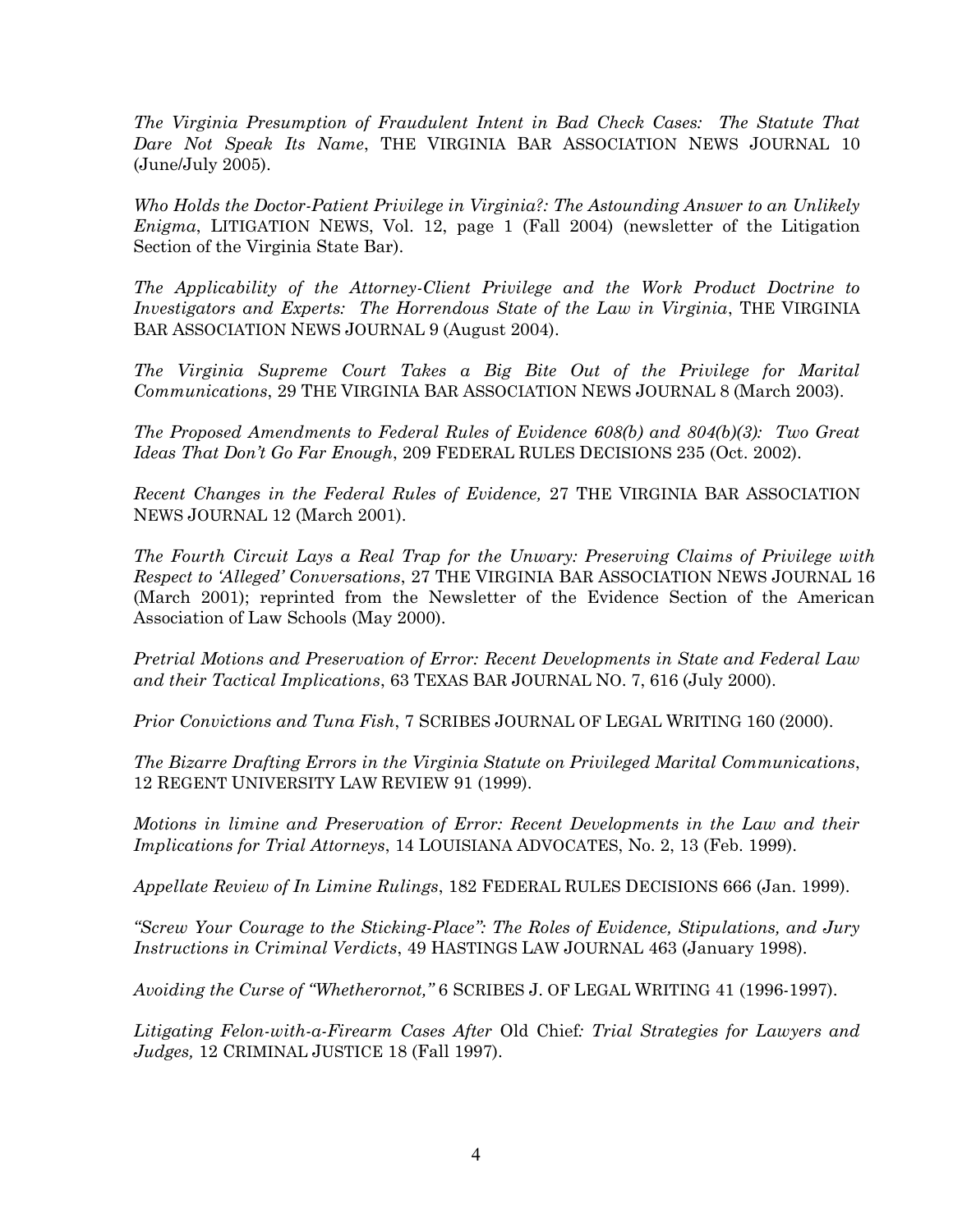*The Trouble with* United States v. Tellier*: The Dangers of Hunting for Bootstrappers and Other Mythical Monsters,* 24 AMERICAN JOURNAL OF CRIM. LAW 215 (Spring 1997) (lead article).

*Media Coverage and Public Opinion of the O.J. Simpson Trial: Implications for the Criminal Justice System*, 2 COMMUNICATION LAW AND POLICY 261 (Spring 1997) (with Dr. William J. Brown and Dr. Benson Fraser).

*Stipulations, Judicial Notice, and a Prosecutor's Supposed "Right" to Prove Undisputed Facts: Oral Argument from an Amicus Curiae in* Old Chief v. United States, 168 FEDERAL RULES DECISIONS 405 (Nov. 1996).

*Jury Nullification: The Top Secret Constitutional Right*, 22 LITIGATION No. 4, 6 (Summer 1996) (lead article).

*Some Thoughts on How the Hearsay Exception for Statements by Conspirators Should -- And Should Not -- Be Amended*, 165 FEDERAL RULES DECISIONS 299 (June 1996).

*The Four Greatest Myths About Summary Judgment*, 52 WASHINGTON & LEE LAW REVIEW 1523 (Spring 1996) (lead article).

*What Message are we Sending to Criminal Jurors When we Ask Them to 'Send a Message' with their Verdict?*, 22 AMERICAN JOURNAL OF CRIMINAL LAW 565 (Spring 1995) (lead article).

*The New Federal Rules of Evidence on Prior Acts of Accused Sex Offenders: A Poorly Drafted Version of a Very Bad Idea*, 157 FEDERAL RULES DECISIONS 95 (Nov. 1994).

#### **SCHOLARLY PRESENTATIONS**

*What Every American Needs to Understand About the Fifth Amendment.* Washington & Lee School of Law. Lexington, Virginia. October 26, 2012.

*An Overview of the New Virginia Rules of Evidence.* Presentation for the Norfolk-Portsmouth Bar Association. Norfolk, Virginia. October 22, 2012.

*Religious Speech in the Public Square – When is it Permissible?* Yale Law School. New Haven, Connecticut. October 18, 2012.

*What Every American Needs to Understand About the Fifth Amendment.* Northeastern Law School. Boston, Massachusetts. September 14, 2012.

*What We Can Learn About the Psychology of Modern Jurors From Their Post-Verdict Questions and Complaints.* Virginia Indigent Defense Commission's Annual Public Defender Conference. Virginia Beach, Virginia. September 12, 2012.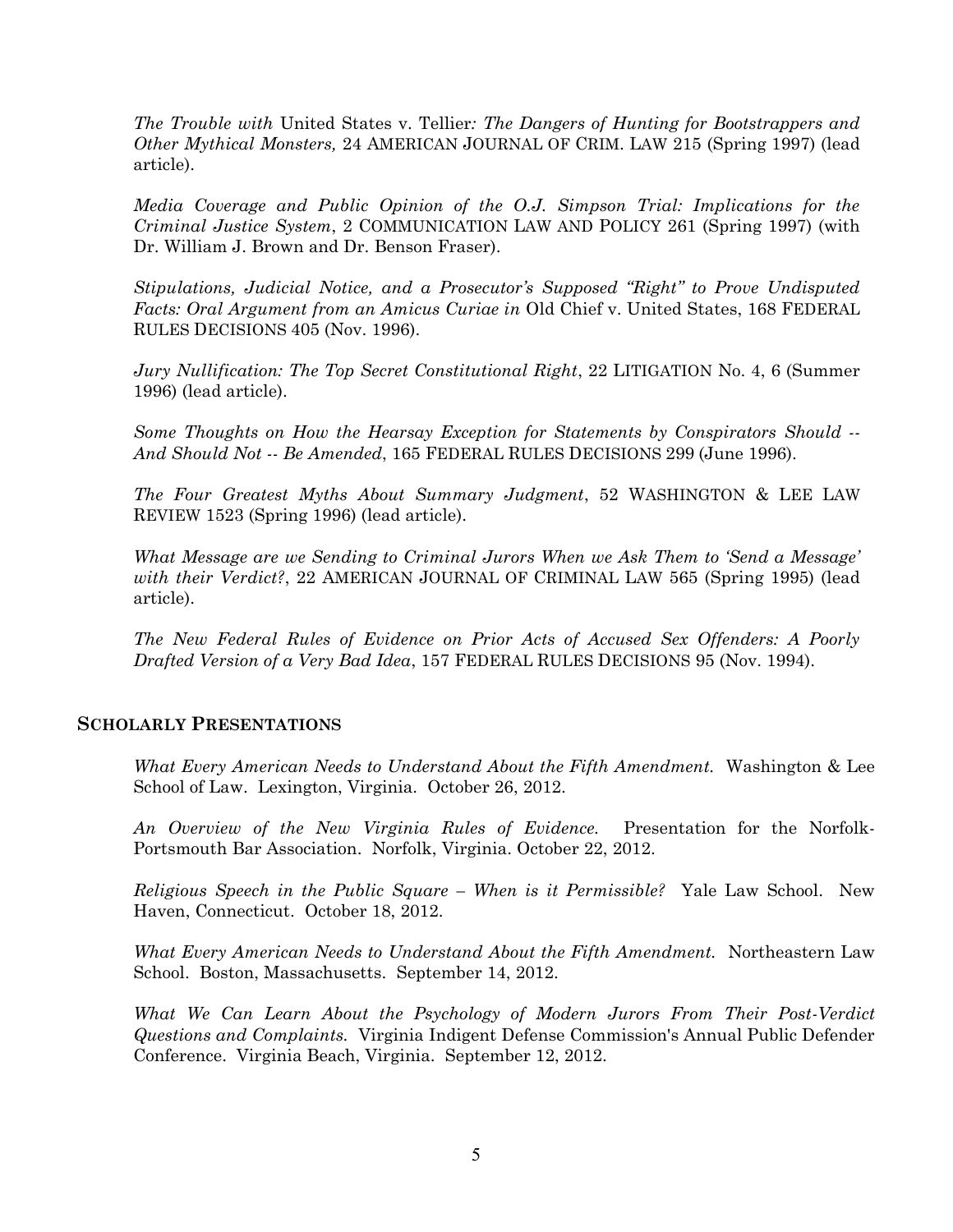*Say What, Say Where: Contours of the Public Forum Doctrine*. Blackstone Legal Academy. Phoenix, Arizona. June 12, 2012.

*When May Jurors Impeach Their Verdict?: The Problem with Federal Rule of Evidence 606(b).* Continuing legal education seminar for members of the Virginia bar. Norfolk, Virginia. May 30, 2012.

*The Federal Rule of Civil Procedure that Cannot Mean What It Says.* Continuing legal education seminar for members of the Virginia bar. Virginia Beach, Virginia. September 23, 2011.

*Advanced Aspects of Cross-Examination.* Presentation at the annual Public Defender Training Conference sponsored by the Virginia Indigent Defense Commission. Richmond, Virginia. June 29, 2011.

*Say What, Say Where: Contours of the Public Forum Doctrine.* National Litigation Academy. Laguna Niguel, California. July 11-16, 2011.

*The Federal Rule of Civil Procedure that Cannot Mean What It Says.* Continuing legal education seminar for members of the Virginia bar. Norfolk, Virginia. June 29, 2011.

*Say What, Say Where: Contours of the Public Forum Doctrine*. Blackstone Legal Academy. Phoenix, Arizona. June 14, 2011.

*Courtroom Do's and Don'ts: Practical Tips for Success.* Norfolk Portsmouth Bar Association 13th Annual Bench/Bar Conference. Norfolk, Virginia. April 6, 2011.

*The American Jury and Nullification.* Panel presentation to students at Harvard Law School. Cambridge, Massachusetts. March 28, 2011.

*The Perils of Communicating with the Police.* Presentation to the Annual Conference of the National Association of Criminal Defense Lawyers. Caesars Palace, Las Vegas, Nevada. October 14-16, 2010.

*A Litigator's Guide to Courtroom Dos and Don'ts.* Professional Development Conference for the Young Lawyers Conference of the Virginia State Bar. Richmond, Virginia. October 1, 2010.

*Aspects of Evidence Law that Cause the Most Confusion for Lawyers and Judges.* Keynote Speaker, Fall Conference of the Rhode Island Judiciary. Providence, Rhode Island. September 24, 2010.

*Say What, Say Where: Contours of the Public Forum Doctrine*. Blackstone Legal Academy. Phoenix, Arizona. June 15, 2010.

*The Law of Hearsay in Virginia: The Main Sources of Confusion for Judges and Lawyers.*  Presentation for the Annual Conference of the Virginia Public Defenders Association. Virginia Beach, Virginia. May 11, 2010.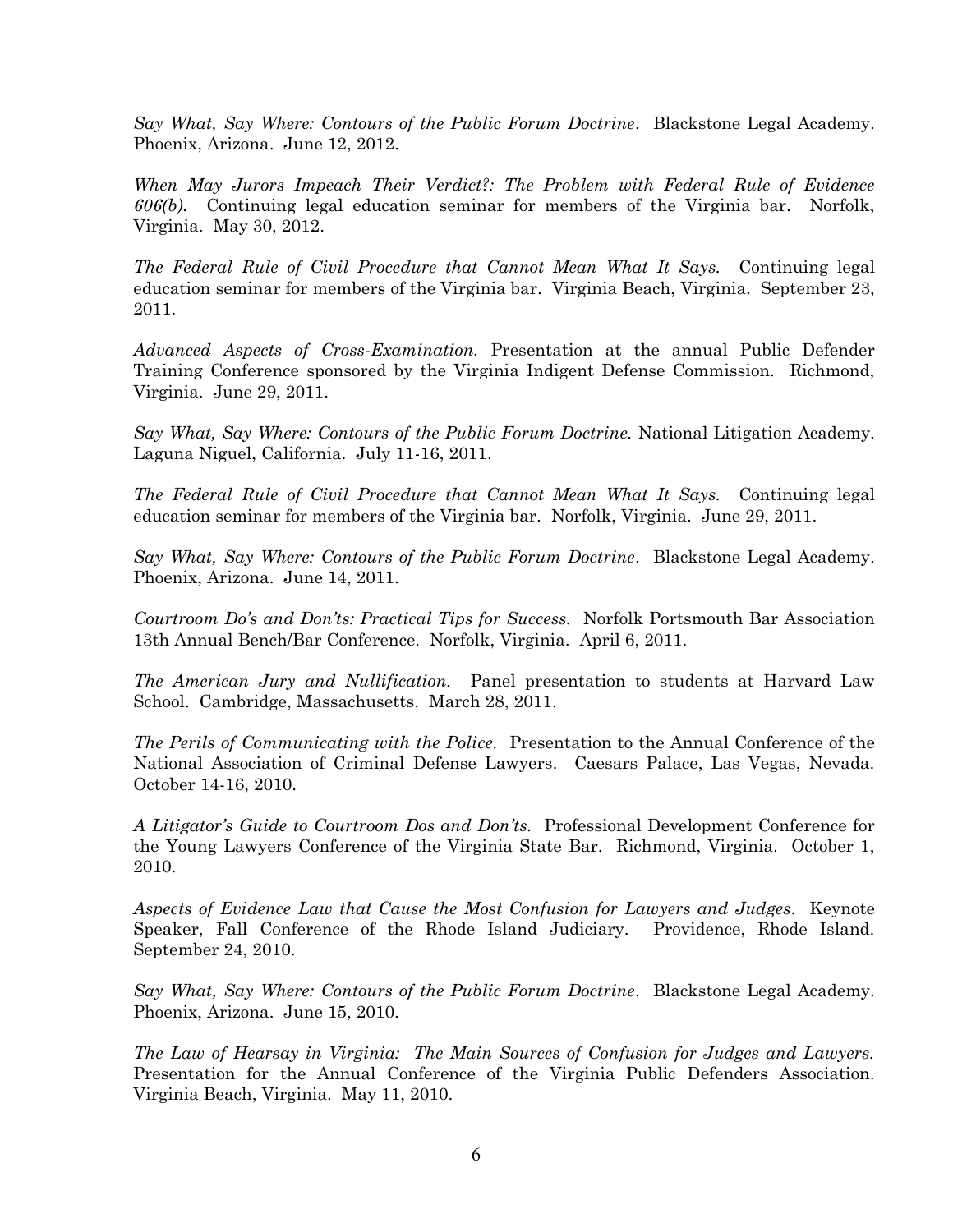*Review of This Term's Major Supreme Court Decisions*. Program for members of the federal judiciary sponsored by the Tidewater Chapter of the Federal Bar Association. Norfolk, Virginia. July 23, 2009.

*False Confessions, Mistaken Eyewitnesses, and the Conviction of the Innocent*. Two presentations to the annual meeting of the National Association of Appellate Court Attorneys. Annapolis, Maryland. July 17-18, 2009.

*Say What, Say Where: Contours of the Public Forum Doctrine*. Blackstone Legal Academy. Phoenix, Arizona. June 17, 2009.

*The Twenty Most Common Spelling Errors in America Today.* Annual Meeting of the Virginia Court Reporters Association. Charlottesville, Virginia. March 14, 2009.

*The Genius of the Fifth Amendment.* Presentation to the Campbell Law School chapter of the Federalist Society. Buies Creek, North Carolina. March 12, 2009.

*The Law of Marital Privilege in Virginia.* Annual Winter Meeting of the Virginia Bar Association. Williamsburg, Virginia. January 24, 2009.

*In Praise of the Fifth Amendment: Why No Criminal Suspect Should Ever Talk to the Police.* Presentation at Yale University. New Haven, Connecticut. December 11, 2008.

*Recent Developments in the Law of Evidence in Virginia.* Presentation at the annual Judicial Hearing Officer Training Conference sponsored by the Supreme Court of Virginia. Richmond, Virginia. December 2, 2008.

*In Praise of the Fifth Amendment: Why No Criminal Suspect Should Ever Talk to the Police.* Presentation to the Washington & Lee Law School chapter of the Federalist Society. Lexington, Virginia. September 29, 2008.

*Say What, Say Where: Contours of the Public Forum Doctrine*. Blackstone Legal Academy. Phoenix, Arizona. June 17, 2008.

*Virginia Evidence Law: Keeping it Out, Getting it In.* Seminar sponsored by Virginia CLE. Richmond, Virginia: May 21, 2008. Tysons Corner, Virginia: May 22, 2008.

*The Constitutional Limits on Criminal Jury Instructions.* Presentation to the Annual Conference of the Indigent Defense Commission of Virginia. Virginia Beach, Virginia. April 7, 2008.

*In Praise of the Fifth Amendment: Why No Criminal Suspect Should Ever Talk to the Police.* Presentation to the Regent University chapter of the Federalist Society. Virginia Beach, Virginia. March 14, 2008.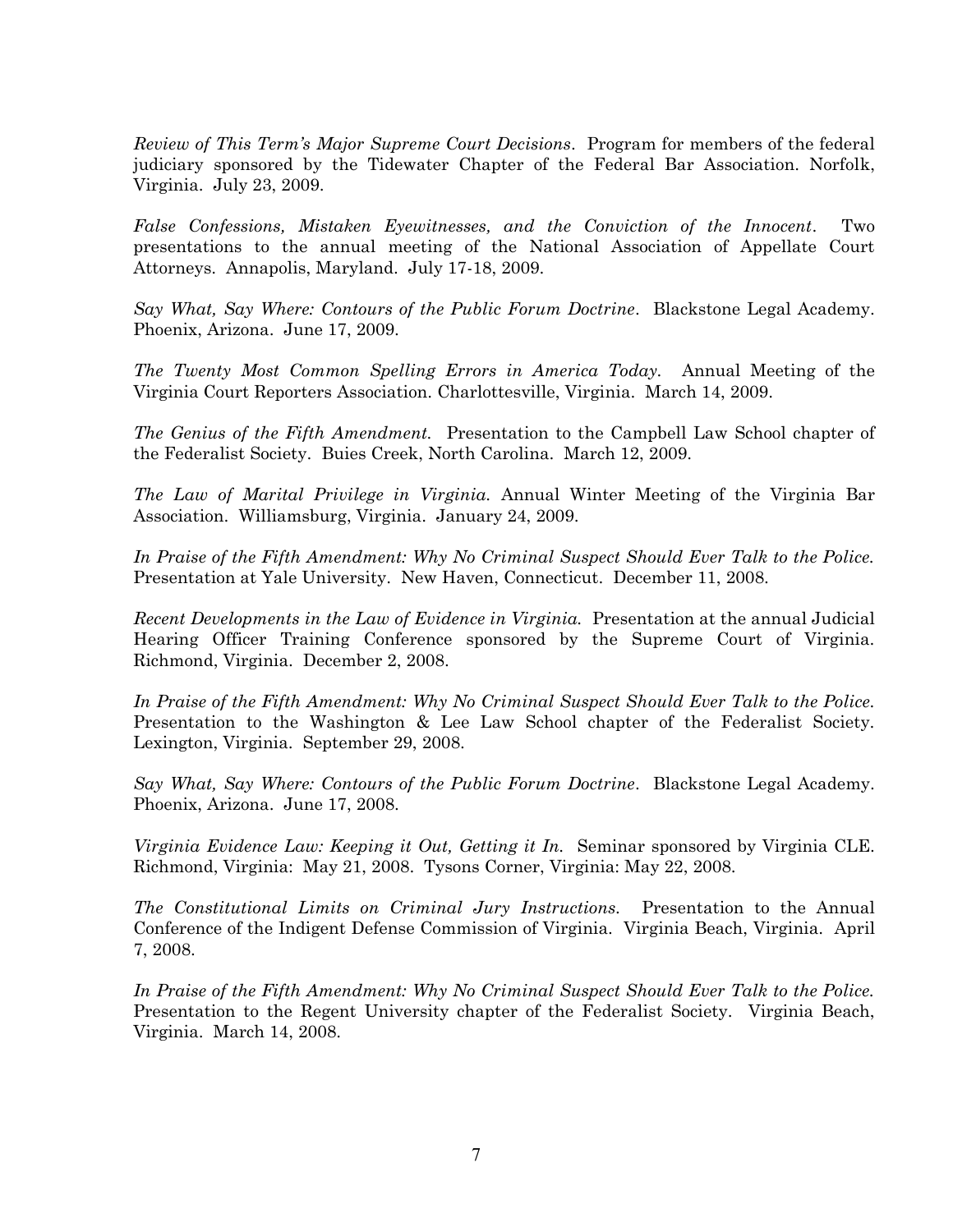*Presumptions and Inferences in Criminal Cases.* Thirty-Eighth Annual Criminal Law Seminar sponsored by the Virginia State Bar. Charlottesville, Virginia: February 8, 2008. Williamsburg, Virginia: February 15, 2008.

*Is There Ever an Ethical Duty to Make Futile Objections?* Continuing legal education seminar for members of the Virginia bar. Norfolk, Virginia. August 15, 2007.

*The Admissibility of Memories and Beliefs: The Hearsay Exception that Even the Best Judges Routinely Misunderstand.* Continuing legal education seminar for members of the Virginia bar. Norfolk, Virginia. June 20, 2007.

*Where to Speak, What to Speak: Contours of the Public Forum Doctrine*. Blackstone Legal Academy. Phoenix, Arizona. June 12, 2007.

*Preserving Claims of Error in an Uncertain Legal Climate.* Annual training conference for Virginia Public Defenders, sponsored by the Virginia Indigent Defenders Commission. Portsmouth, Virginia. March 20, 2007.

*Two Years Out from* Crawford v. Washington*: Where Does Sixth Amendment Confrontation Law Stand in Virginia and the Fourth Circuit?* Advanced criminal law seminar hosted by the Virginia Trial Lawyers Association. Williamsburg, Virginia. November 11, 2006.

*Federal Rule of Evidence 410: The Rule that "Cannot Mean What it Says."* Continuing legal education seminar for members of the Virginia bar. Norfolk, Virginia. August 30, 2006.

*Protecting Free Speech: Defeating Censorship on Main Street.* National Litigation Academy. Laguna Niguel, California. July 3-5, 2006.

*Where to Speak, What to Speak: Contours of the Public Forum Doctrine*. Blackstone Legal Academy. Phoenix, Arizona. June 20, 2006.

*The Imminent Changes in the Federal Rules of Evidence*. Continuing legal education seminar conducted for members of the Virginia and North Carolina bar. Virginia Beach, Virginia. April 22, 2006.

*Proposed Revision to the Virginia Privileges for Confidential Communications with Physicians, Pastors, and Counselors*. Presentation before the annual meeting of the Boyd-Graves Conference on Virginia Evidence and Procedure. Roanoke, Virginia. October 22, 2005.

*The New Court: Legal Trends and Litigation Strategies*. National Litigation Academy. Naples, Florida. October 15, 2005.

*The Law of Evidentiary Burdens and Presumptions*. Virginia Judicial Conference for District Court Judges. Virginia Beach, Virginia. August 16, 2005.

*Cross Examination and Witness Control*. Virginia Public Defender Commission Trial Skills Bootcamp. Richmond, Virginia. July 12, 2005.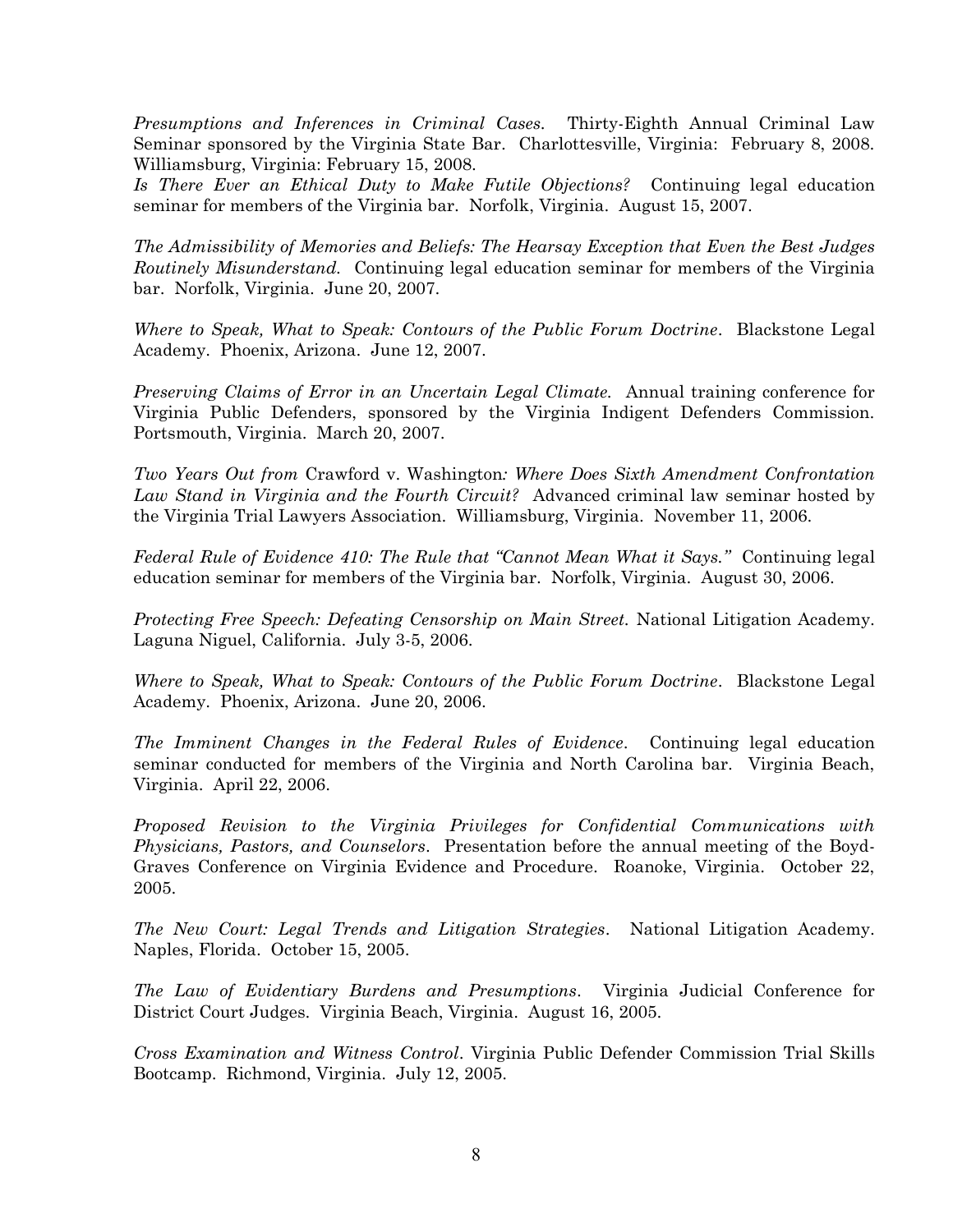*Evidence Law*. Pre-Bench Statewide Orientation Program for New Virginia Trial Judges conducted by the Supreme Court of Virginia. Williamsburg, Virginia. June 28, 2005. *Where to Speak, What to Speak: Contours of the Public Forum Doctrine*. Blackstone Legal Academy. Phoenix, Arizona. June 14, 2005.

*Recent Changes and Other Surprises in the Rules for Impeaching Witnesses*. Continuing legal education seminar conducted for members of the local bar. Norfolk, Virginia. January 26, 2005.

*Surprises Lurking in the Law of Privilege.* Continuing legal education seminar conducted for members of the local bar. Norfolk, Virginia. October 26, 2004.

*Proposed Revision to the Virginia Privilege for Marital Communications*. Testimony before the annual meeting of the Boyd-Graves Conference on Virginia Evidence and Procedure. Richmond, Virginia. October 23, 2004.

*A Comparison of American and European Approaches to the Trial Process*. National Litigation Academy. Laguna Niguel, California. October 20, 2004.

*Recent Developments in the Law of Evidence.* Continuing legal education seminar conducted for members of the local bar. Norfolk, Virginia. July 28, 2004.

*Cross Examination and Impeachment*. Virginia Public Defender Commission Trial Skills Bootcamp. Richmond, Virginia. July 14, 2004.

*The Ten Federal Rules of Civil Procedure that Should Only Be Read With Adult Supervision.* Blackstone Legal Academy. Phoenix, Arizona. June 15, 2004.

*The Most Common Spelling Mistakes Made by Federal Judges.* Legal writing seminar conducted for members of the local bar. Norfolk, Virginia. May 26, 2004.

*Virginia Evidence: Getting It In, Keeping It Out*. Seminar sponsored by Virginia Continuing Legal Education. Tysons Corner and Richmond, Virginia. May 12-14, 2004.

*The Most Surprising Things You Thought You Knew About Federal Evidence Law.*  Continuing legal education seminar sponsored by the Norfolk and Portsmouth Bar Associations. Regent University, Virginia Beach, Virginia. April 1, 2004.

*Tm From the Government and I'm Here to Help": Is It Proper to Tell the Jury About the Differing Ethical Duties of Prosecutors and Defense Attorneys?* Presentation to the annual training session of the Virginia Association of Public Defenders. Williamsburg, Virginia. March 23, 2004.

*The Federal Rules of Civil Procedure: The Ten Rules that Should Only Be Read With Adult Supervision.* Regent University Christian Prelaw Conference. Virginia Beach, Virginia. February 21, 2004.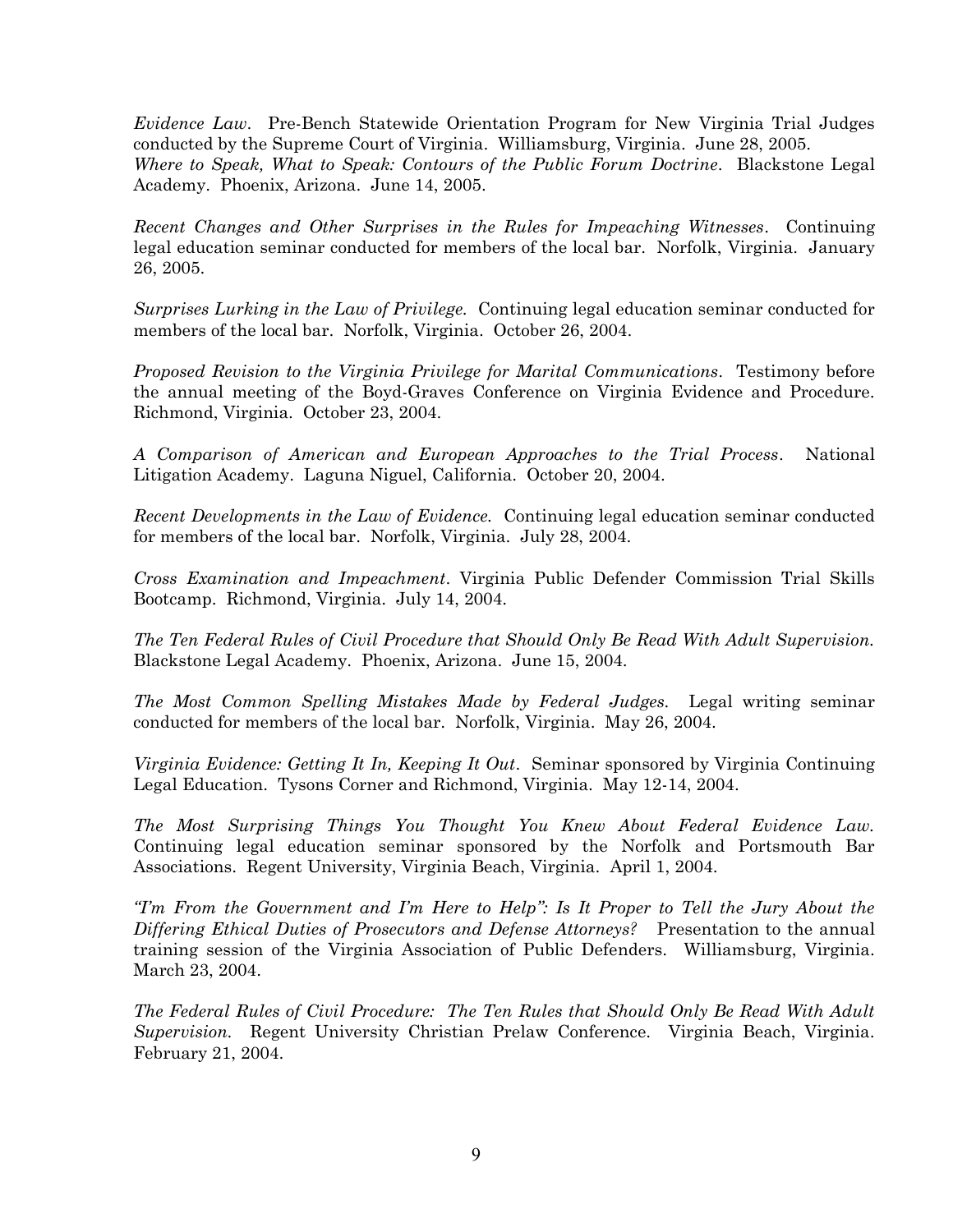*Jury Nullification*. The Fifth Annual Conference of the Fully Informed Jury Association. Fort Lauderdale, Florida. November 7-9, 2003.

*Where to Speak, What to Speak: Contours of the Public Forum Doctrine*. National Litigation Academy. Laguna Niguel, California. July 1-12, 2003.

*Blackstone Fellowship Training Academy*. Blackstone Legal Academy. Phoenix, Arizona. June 17, 2003.

*Where to Speak, What to Speak: Contours of the Public Forum Doctrine*. National Litigation Academy. Chicago, Illinois. March 19-22, 2003.

*The Law of Marital Privilege in Virginia*. Presentation for the James Kent Chapter, American Inns of Court. Norfolk, Virginia. February 19, 2003.

*Where to Speak, What to Speak: Contours of the Public Forum Doctrine*. National Litigation Academy. Phoenix, Arizona. October 22-26, 2002.

*Conflicting Ethical Duties of Civil & Criminal Trial Lawyers Under The New Virginia Model Rules*. Presentation to the James Kent American Inn of Court. Norfolk, Virginia. October 16, 2002.

*Advocacy Skills and First Amendment Litigation*. National Litigation Academy. Cancun, Mexico. June 25 - July 6, 2002.

*Contours of the Public Forum Doctrine and Equal Access*. National Litigation Academy. Montreal, Canada. October 16-20, 2001.

*A Federal Evidence Primer*. Presentation to the annual meeting of the Virginia Association of Defense Attorneys. Norfolk, Virginia, October 6, 2001.

*The Public Forum Doctrine*. National Litigation Academy. Maui, Hawaii. July 3-7, 2001.

*Recent Amendments to the Federal Rules of Evidence*. Lead speaker at the annual District Training Conference of the United States Attorney's Office for the Eastern District of Virginia. Williamsburg, Virginia, September 26, 2000.

*The Legal Limits on Closing Arguments: Recent Developments in the Fourth Circuit*. Presentation to the United States Attorney's Office in-house training program. Norfolk, Virginia, April 28, 2000.

*Religious Speech in the Public Square*. National Litigation Academy. Atlanta, Georgia. February 16-20, 2000.

*The Legal Limits on Closing Arguments: Recent Developments in the Fourth Circuit*. Presentation to the James Kent American Inn of Court. Norfolk, January 19, 2000.